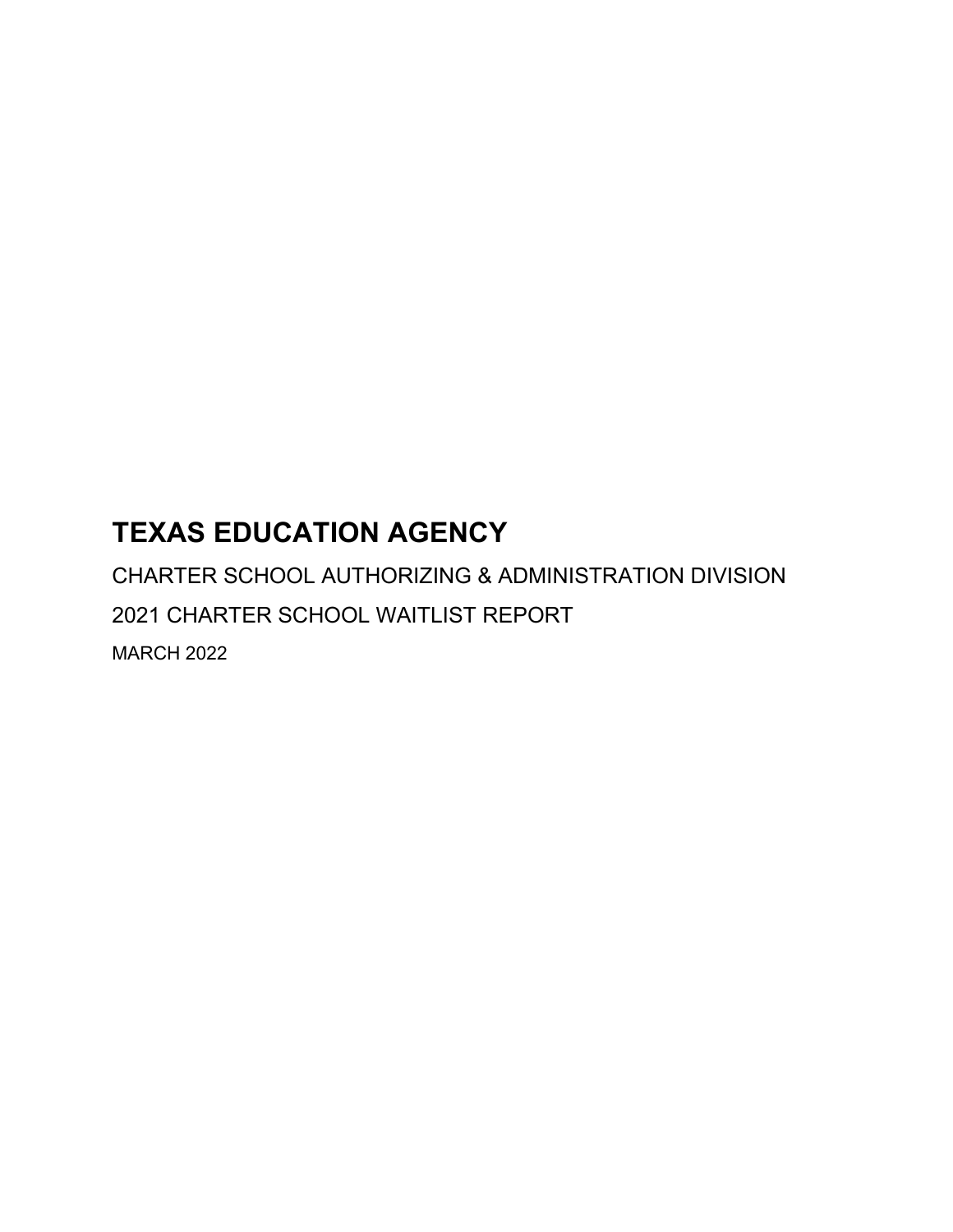This page intentionally left blank.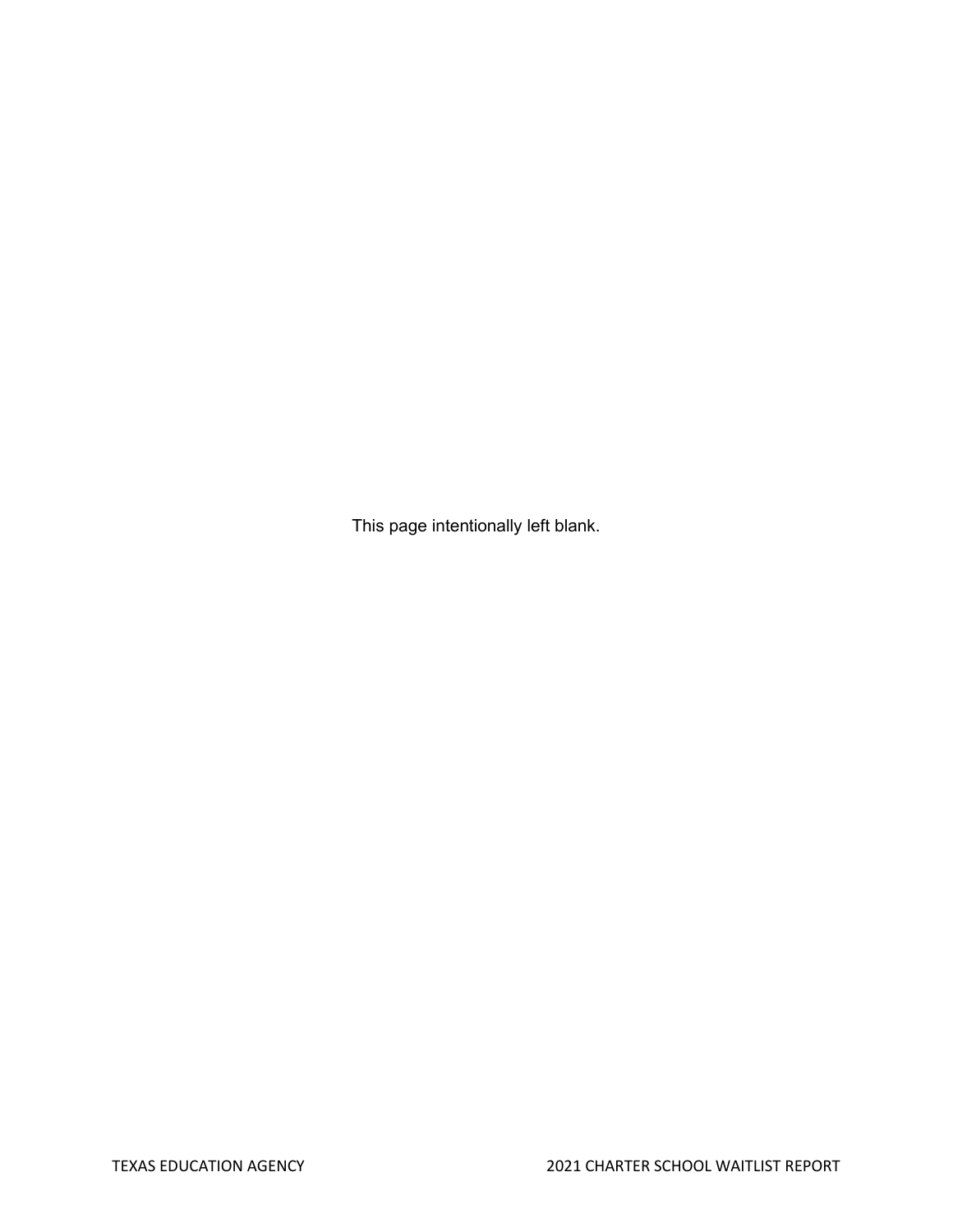### **STATUTORY AUTHORITY**

In 2019, the 86th Legislature passed [Senate Bill 2293,](https://capitol.texas.gov/tlodocs/86R/billtext/html/SB02293F.HTM) which added [Section 12.1174](https://statutes.capitol.texas.gov/Docs/ED/htm/ED.12.htm) to the Texas Education Code (TEC) and required open-enrollment charter schools to report the following:

- the number of students enrolled;
- the enrollment capacity;
- if a charter holder uses a waiting list of admission to campus: the total number of students on the waitlist and the number of students on the waiting list disaggregated by grade level;
- the information described by Subdivision aggregated for all campuses operating under the charter holder's charter; and
- admitted to or on a waiting list for admission to a campus operating under the charter • any information required by the commissioner as necessary to identify each student holder's charter who is or was previously enrolled in a public school in this state.

year. The information contained within this report fulfills the statutory requirement outlined in  $\underline{\mathsf{TEC}}$ This information must be reported to the agency's Internet website no later than March 15 of each [§12.1174.](https://statutes.capitol.texas.gov/Docs/ED/htm/ED.12.htm)

### **BACKGROUND**

[Sections 12.1173 and 12.1174](https://statutes.capitol.texas.gov/Docs/ED/htm/ED.12.htm) to the TEC. [Section 12.1173](https://statutes.capitol.texas.gov/Docs/ED/htm/ED.12.htm) required the commissioner to adopt enrollment charter schools in the state of Texas. <u>Section 12.1174</u> required the annual reporting Senate Bill 2293, authored by Senator Fallon in the 86<sup>th</sup> Regular Legislative Session, added a common admission application form and a waiting list of admission for use by all openof data referred to as the Charter School Waitlist (CSW).

 to be utilized portfolio wide. Additionally, this common admission application form provides for eliminating questions or fields that may have an inherent bias. The CSAA helps gather the The Charter Student Admission Application (CSAA) creation allows for a uniform admission form required CSW data for submission by charter schools in the state's portfolio.

 The Texas Education Agency (TEA) employs the Texas Student Data System (TSDS) to collect data from local education agencies (LEAs). The Texas Student Data System is a statewide data collection system utilized to collect, manage, and report Texas education data. Local education agencies (LEAs) load their data into the system, and the data is stored in a central repository.

### **CHARTER SCHOOL ADMISSION AND ENROLLMENT POLICIES**

Education Code (TEC). The requirements for these policies are outlined in **Sections 12.111 and**  'oversubscribed' and must conduct a lottery to determine accepted enrollees. Applicants who do Charter schools authorized in Texas must create admission and enrollment policies per the Texas [12.117.](https://statutes.capitol.texas.gov/Docs/ED/htm/ED.12.htm) Charter schools that receive more applications than available seats are considered not receive enrollment during a lottery are placed on a waiting list.

### **PROCEDURE**

 collection of necessary CSW data each year. Since August 1, 2020, all charter schools are required to use the CSAA for admission of students, and all students applying for admission to an open-enrollment charter school in Texas are required to submit the CSAA to the charter school(s) they are applying to, thus ensuring the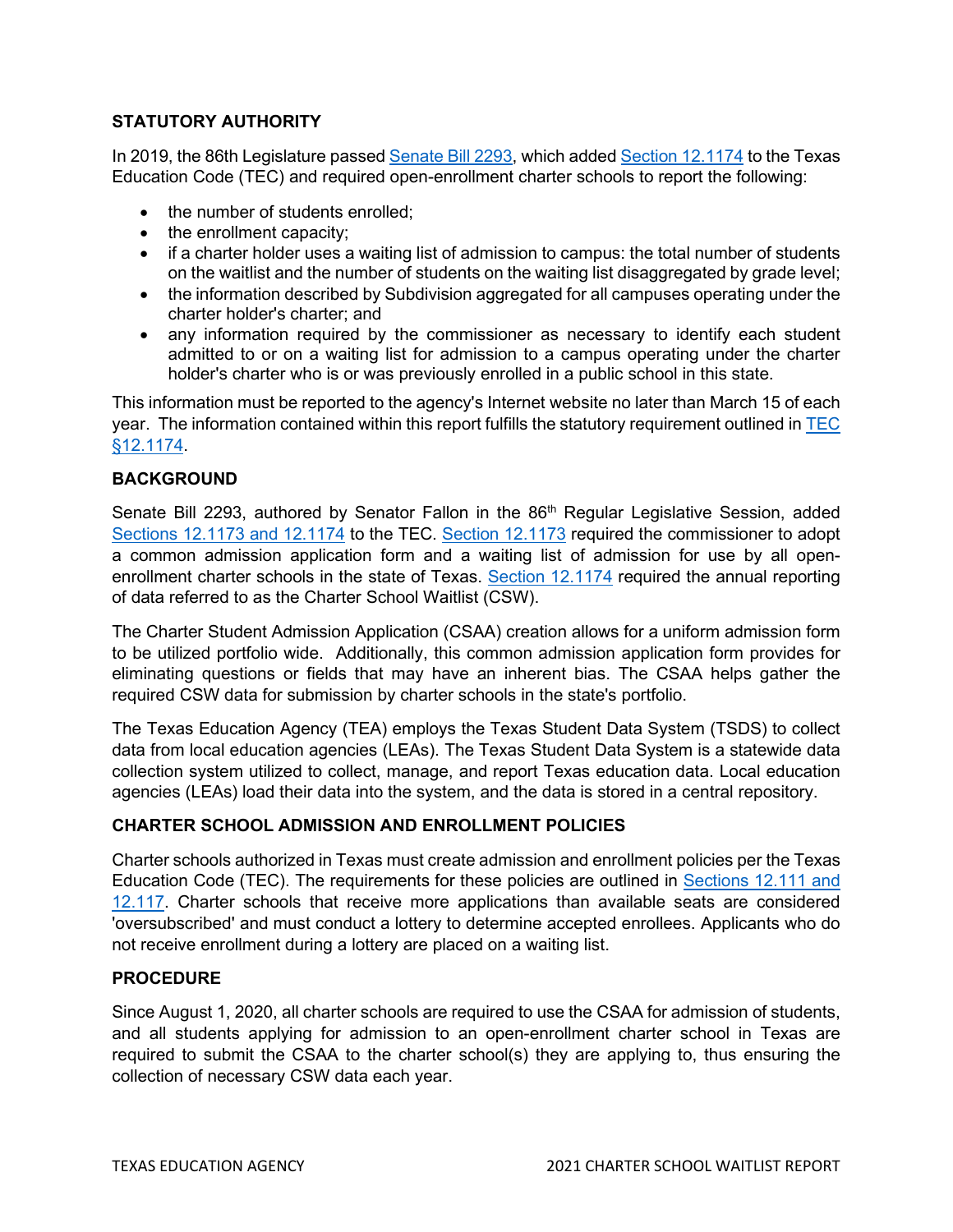The required CSW data is gathered through a special collection with a snapshot of data taken on the last Friday in September and finalized reporting submitted no later than the last Friday in October. The 2021 CSW special collection snapshot date was Friday, September 24, 2021, with final reporting due no later than Friday, October 29, 2021.

### **LIMITATIONS**

 All public schools rely on a software matching system to identify individual student data. TSDS utilizes the 'Unique ID' (UID) system in which each student in the state of Texas is assigned a unique identification number. This UID is generated or 'matched' based on the student's social security number or alternative state assigned ID (S-number when a social security number is not provided).

 number to match the student to their UID. The CSAA does not require the submission of a social security number for privacy purposes [\(Privacy Act, 1974, 5 USC § 552a\)](https://www.justice.gov/archives/opcl/page/file/844481/download), nor is it required in Texas statute (<u>TEC §25.002</u>). The CSAA form provides a field for voluntary submission of an SSN to facilitate a match between an individual student and their UID. These requirements may pose Consequently, each charter school registrar uses a student's social security number (SSN) or Slimitations in reporting.

### **KEY FINDINGS**

 in the state's portfolio: The 2021 CSW resulted in 100% (185) charter schools reporting. Of the charter school campuses

- 69.5% (613) reported having a waitlist;
- 30.5% (269) of campuses reported no waitlist.

The total reported charter school waitlist count was 70,610, which contains approximately 12,022 duplicated students who may have applied to and been reported by multiple charter schools on their respective waitlists.

When filtering for duplicative students reported on multiple waitlists, the total number of individual students reported on charter schools with waitlists for the 2020-2021 school year was 58,588.

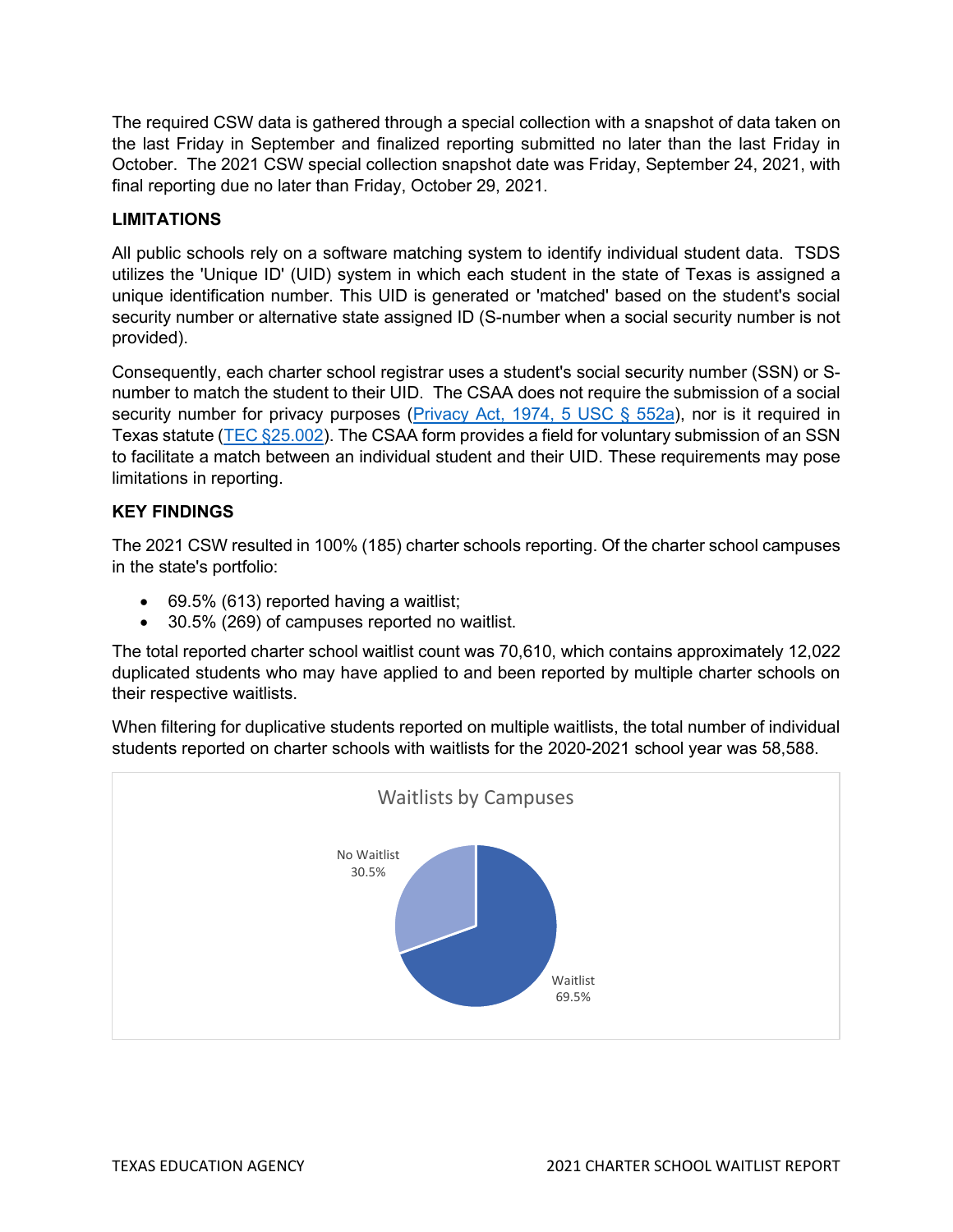As of the October 2020 Public Education Information Management System (PEIMS) snapshot, roughly 6.7% of all public-school enrollment. During the 2021 CSW collection, charter schools submitted enrollment data as of the last Friday in September 2021. This year's reported there were 361,894 students enrolled in charter schools in the state of Texas. This represents enrollment reflected 374,466 students.

 Charter schools also reported a facility enrollment capacity of 470,779. Enrollment capacity is defined as the number of students to which the charter school's campus can provide instruction without exceeding staffing and facility limitations and the approved charter holder's maximum enrollment.

| <b>Actual Enrollment</b> | <b>Enrollment Capacity</b> | <b>Waitlist Count</b> |
|--------------------------|----------------------------|-----------------------|
| 374.466                  | 470,779                    | 58,588                |

 enrollment and enrollment capacity, upon the aggregation and analysis of statewide totals, there While there appears to be a difference of 96,313 seats or enrollment between actual and is no causal relationship between these data points.

 enrollment with no waitlist. This is due to the difference in definition of each type of enrollment. Although the building and staffing may allow for additional enrollment, the For instance, a charter campus may report a larger enrollment capacity than actual charter school may not have received applicants to fulfill the positions or may not serve the requested grade-levels.

 In contrast, another charter campus may report a limited enrollment capacity and an extensive waitlist. This occurs when there is increased interest in the charter school with limited building and staff capacity.

 campuses. The 96,313 seats are disseminated across the state's charter portfolio and fourteen When combined, this data is not necessarily a reflection of seats available at individual charter grade levels (PK-12).

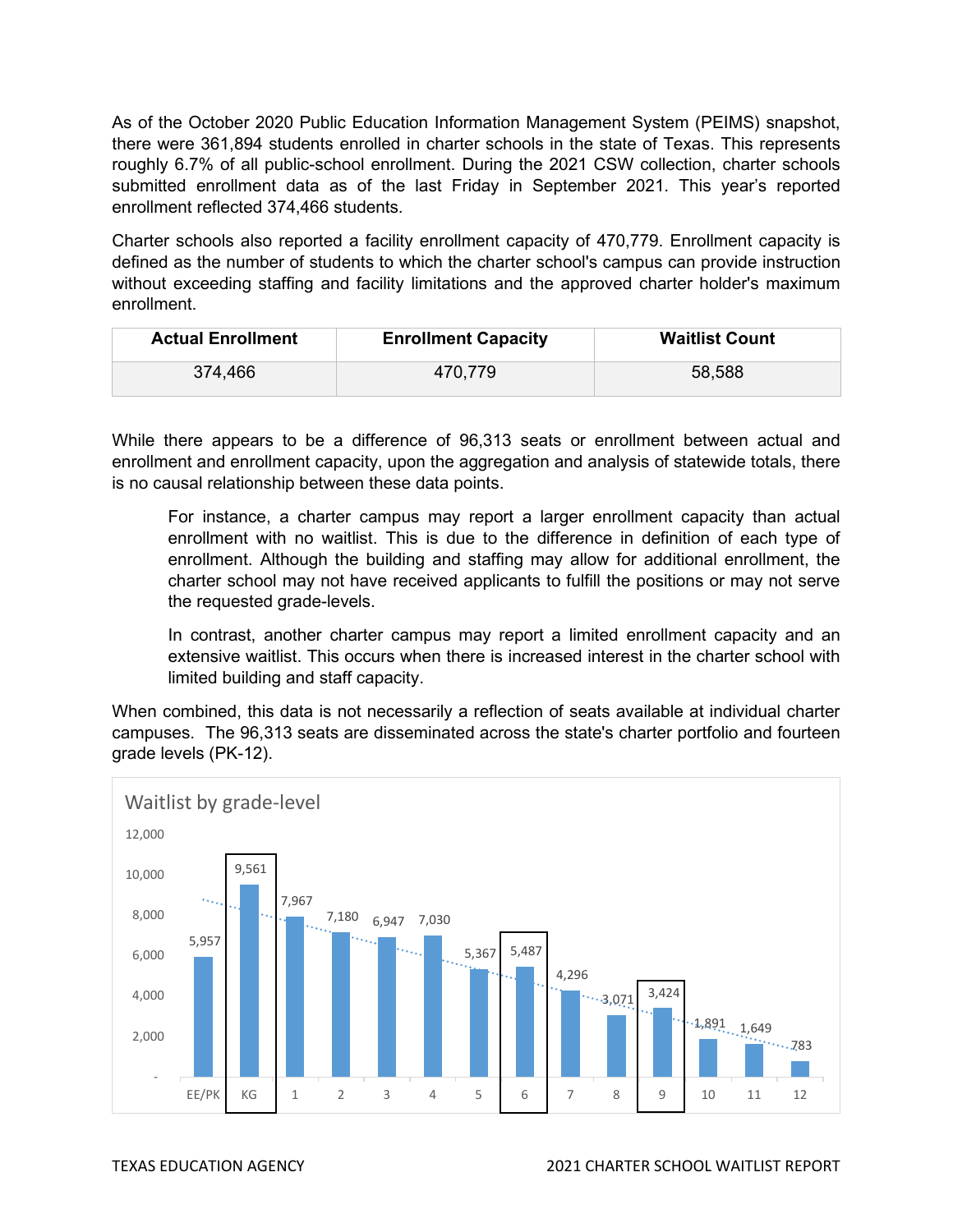Notably, upon the disaggregation of data by grade levels, waitlist numbers peak during primary as grade levels increase, waitlist numbers tend to decline. The following chart shows the reported transition periods such as the entrance to kindergarten, sixth grade, and ninth grade. Additionally, waitlist count by grade level.



 The graph above represents the five charter holders with the largest submitted waitlists in the appropriate. The totals within this graph contain duplicate unique student IDs as reported by the charter school. Duplication occurs when a Texas student applies to multiple charter schools in a state of Texas. Charter schools have been grouped according to their charter holder when given year.

### **OPEN-ENROLLMENT CHARTER SCHOOLS**

 profit organizations, governmental entities, and colleges or universities. At a minimum, charter schools will have one charter school campus associated with the charter LEA, and in many instances, there are multiple charter school campuses associated with a charter LEA. Charter schools are public schools or LEAs operated by eligible entities such as 501(c)(3) non-

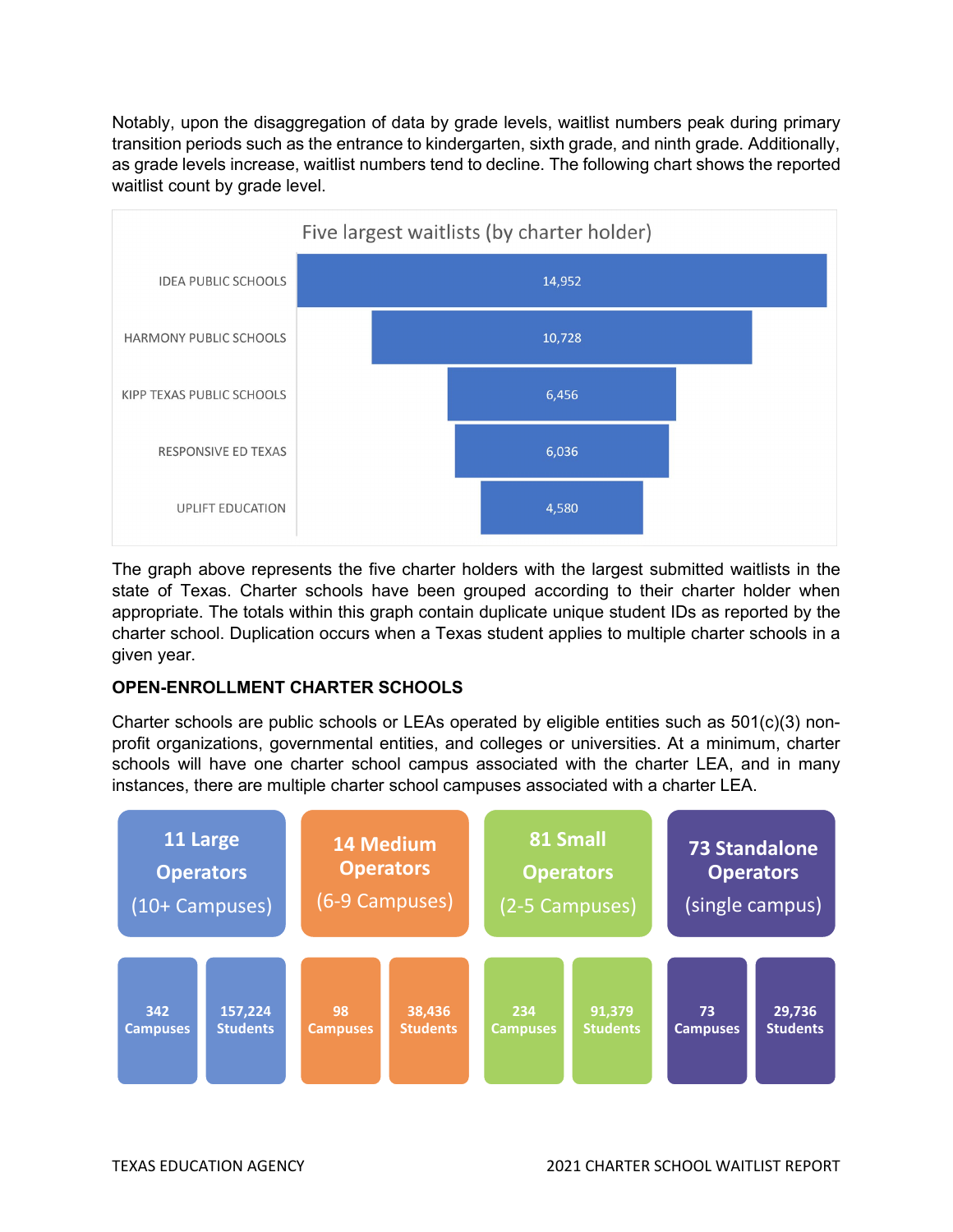### **SUMMARY**

 In summary, this data represents the second year of this collection; subsequent collections should provide a more thorough glimpse of trends in the state's charter portfolio. It is unknown what effect if any, the COVID-19 pandemic may have had on this collection.

 Due to 2021 being the first full year of implementation, the 2021 Charter School Waitlist was not compared to the previous collection, which was a partial implementation. In future iterations with multiple full-year data sets, the agency will be able to provide comparative reports.

 The agency continues to evaluate and analyze methodology and collections. Several considerations are being evaluated to improve collection including moving the CSW collection to align with the PEIMS Fall Snapshot timeline providing consistency for data collection across LEAs.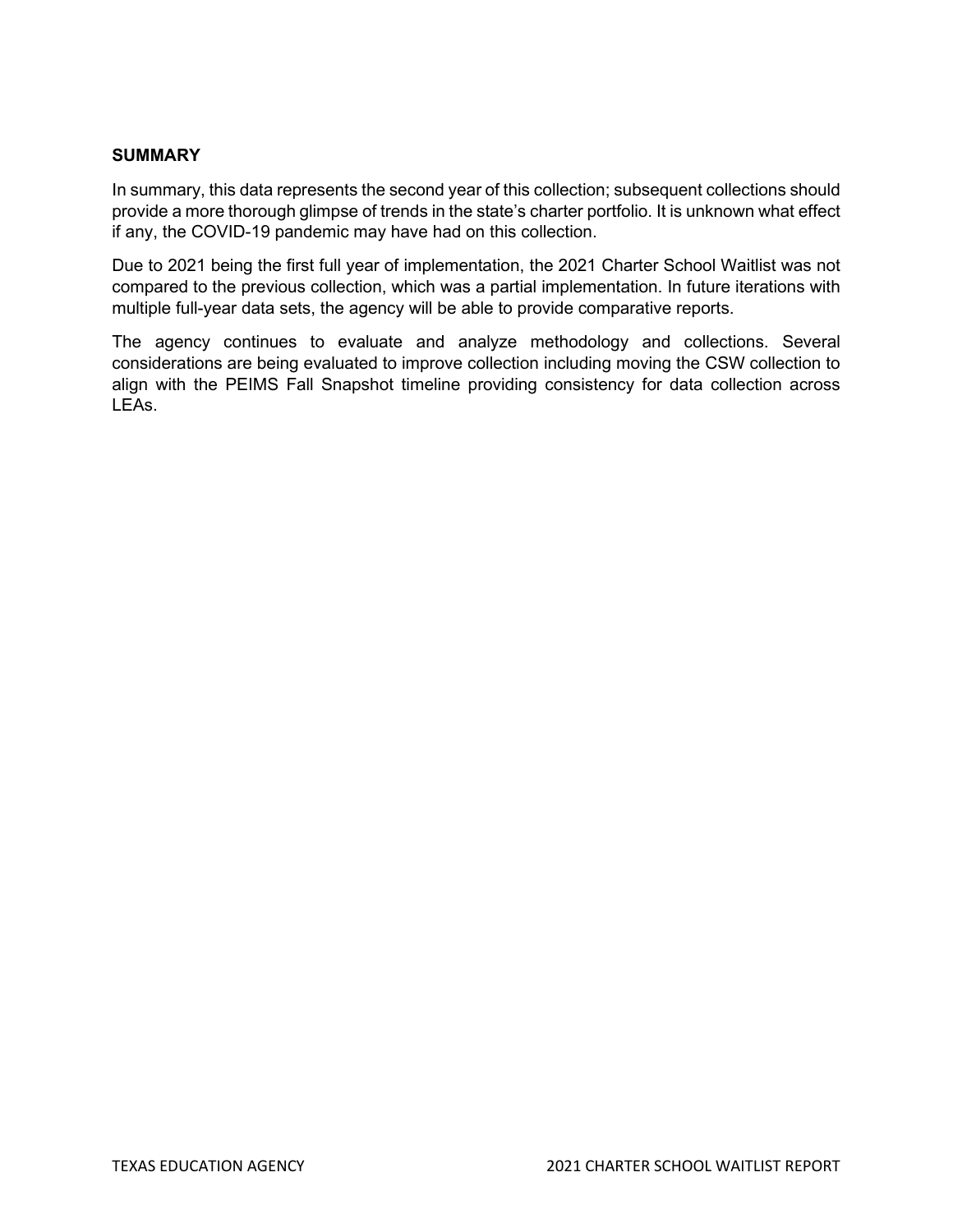### **APPENDIX**

### A. Future collection dates

| <b>Snapshot Date</b>       | <b>Submission Date</b>   | <b>Report Date</b>        |
|----------------------------|--------------------------|---------------------------|
| Friday, September 23, 2022 | Friday, October 28, 2022 | Wednesday, March 15, 2023 |
| Friday, September 29, 2023 | Friday, October 27, 2023 | Friday, March 15, 2024    |
| Friday, September 27, 2024 | Friday, October 25, 2024 | Friday, March 14, 2025    |

## B. Count of student UID reported by LEA

| <b>LEA</b>       | <b>CHARTER NAME</b>                                                       | <b>COUNT OF STUDENT</b><br><b>UID</b> |
|------------------|---------------------------------------------------------------------------|---------------------------------------|
| 108807           | <b>IDEA PUBLIC SCHOOLS</b>                                                | 14,952                                |
|                  |                                                                           |                                       |
| 227816           |                                                                           |                                       |
| 101858           |                                                                           |                                       |
| 101846<br>101862 |                                                                           |                                       |
| 161807           |                                                                           |                                       |
| 015828           |                                                                           |                                       |
| 071806           | <b>HARMONY PUBLIC SCHOOLS</b>                                             | 10,728                                |
| 227820           | KIPP TEXAS PUBLIC SCHOOLS                                                 | 6,456                                 |
| 221801           |                                                                           |                                       |
| 072801           | <b>RESPONSIVE ED TEXAS</b>                                                | 6,036                                 |
| 057803           | <b>UPLIFT EDUCATION</b>                                                   | 4,580                                 |
| 101845           | YES PREP PUBLIC SCHOOLS, INC.<br><b>INTERNATIONAL LEADERSHIP OF TEXAS</b> | 3,039                                 |
| 057848           | (ILTEXAS)                                                                 | 2,683                                 |
| 246801           | <b>MERIDIAN WORLD SCHOOL</b>                                              | 2,524                                 |
| 015835           | <b>GREAT HEARTS TEXAS</b>                                                 | 2,265                                 |
| 227804           | NYOS CHARTER SCHOOL                                                       | 1,805                                 |
| 043801           | <b>IMAGINE INTERNATIONAL ACADEMY OF NORTH</b><br><b>TEXAS</b>             | 1,694                                 |
| 220810           | <b>WESTLAKE ACADEMY CHARTER SCHOOL</b>                                    | 1,410                                 |
| 015834           | <b>BASIS TEXAS</b>                                                        | 1,118                                 |
| 014804           | <b>ORENDA CHARTER SCHOOL</b>                                              | 1,066                                 |
| 227829           | <b>VALOR PUBLIC SCHOOLS</b>                                               | 726                                   |
| 061804           | <b>LEADERSHIP PREP SCHOOL</b>                                             | 703                                   |
|                  | NEWMAN INTERNATIONAL ACADEMY OF                                           |                                       |
| 220817           | <b>ARLINGTON</b>                                                          | 671                                   |
| 101870           | <b>BETA ACADEMY</b>                                                       | 527                                   |
| 057813           | <b>TRINITY BASIN PREPARATORY</b>                                          | 470                                   |
| 068802           | <b>COMPASS ACADEMY CHARTER SCHOOL</b>                                     | 443                                   |
| 227826           | <b>MONTESSORI FOR ALL</b>                                                 | 430                                   |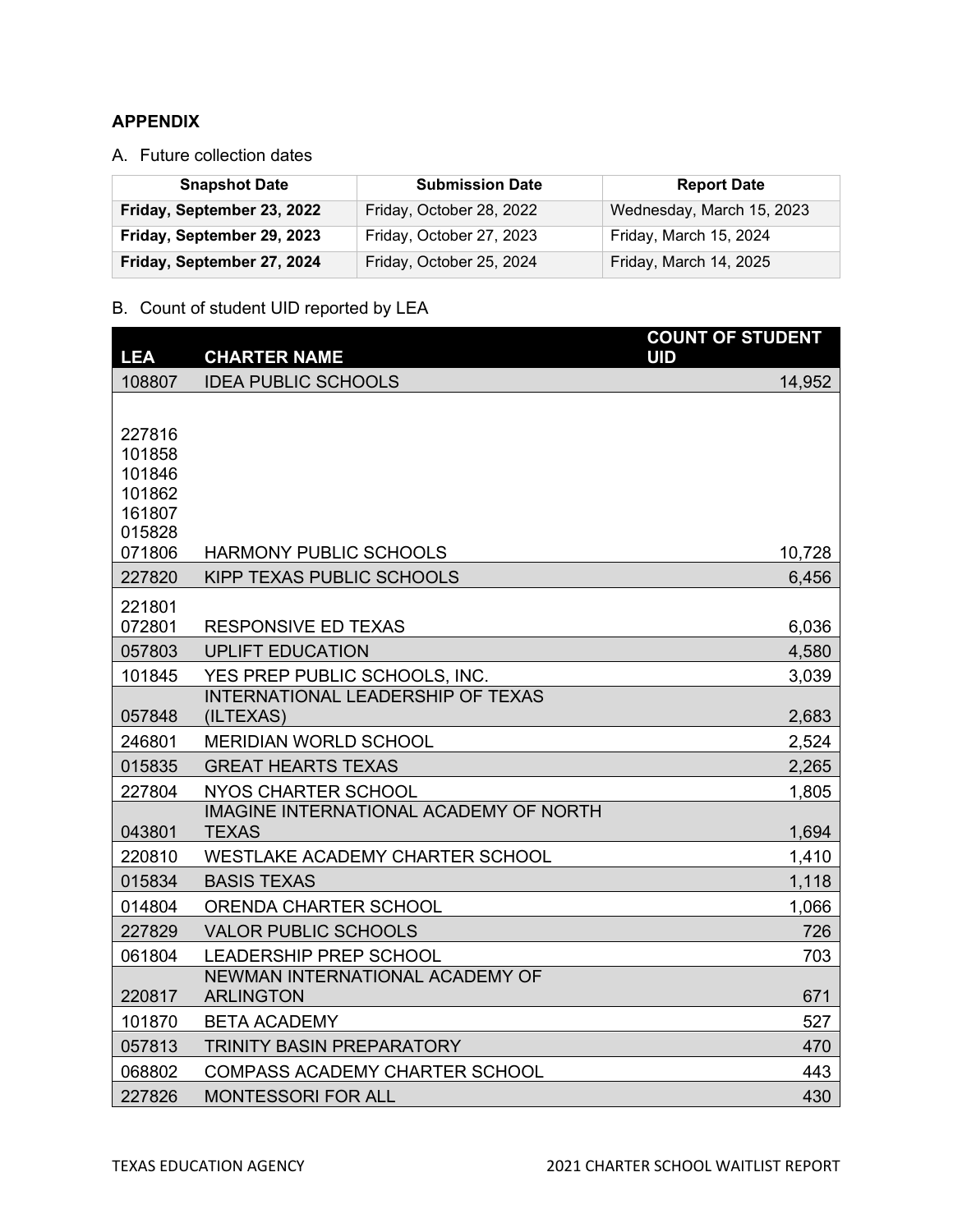| 101853 | PROMISE COMMUNITY SCHOOL                                     | 395 |
|--------|--------------------------------------------------------------|-----|
| 123807 | <b>BOB HOPE SCHOOL</b>                                       | 389 |
| 015831 | SCHOOL OF SCIENCE AND TECHNOLOGY<br><b>DISCOVERY</b>         | 378 |
| 101803 | ARISTOI CLASSICAL ACADEMY                                    | 361 |
| 212801 | <b>CUMBERLAND ACADEMY</b>                                    | 354 |
| 015827 | SCHOOL OF SCIENCE AND TECHNOLOGY                             | 345 |
| 084802 | <b>ODYSSEY ACADEMY, THE</b>                                  | 329 |
| 057847 | <b>VILLAGE TECH SCHOOLS</b>                                  | 272 |
| 057829 | A+ ACADEMY                                                   | 237 |
| 108808 | <b>VANGUARD ACADEMY</b>                                      | 226 |
| 015808 | <b>INSPIRE ACADEMIES</b>                                     | 202 |
| 057845 | UME PREPARATORY ACADEMY                                      | 175 |
| 057839 | LA ACADEMIA DE ESTRELLAS                                     | 172 |
| 227825 | <b>AUSTIN ACHIEVE PUBLIC SCHOOLS</b>                         | 163 |
| 212804 | UT TYLER UNIVERSITY ACADEMY                                  | 154 |
| 101815 | ALIEF MONTESSORI COMMUNITY SCHOOL                            | 127 |
| 057830 | <b>INSPIRED VISION ACADEMY</b>                               | 125 |
| 220819 | <b>HIGH POINT ACADEMY</b>                                    | 121 |
| 072801 | PREMIER HIGH SCHOOLS                                         | 120 |
| 057807 | LIFE SCHOOL                                                  | 116 |
| 057841 | <b>CITYSCAPE SCHOOLS</b>                                     | 108 |
| 123805 | <b>EHRHART SCHOOL</b>                                        | 107 |
| 174801 | STEPHEN F AUSTIN STATE UNIVERSITY CHARTER<br><b>SCHOOL</b>   | 101 |
| 227805 | <b>TEXAS EMPOWERMENT ACADEMY</b>                             | 99  |
| 057846 | <b>LEGACY PREPARATORY</b>                                    | 96  |
| 101847 | BEATRICE MAYES INSTITUTE CHARTER SCHOOL                      | 91  |
| 161802 | RAPOPORT ACADEMY PUBLIC SCHOOL                               | 79  |
| 108802 | HORIZON MONTESSORI PUBLIC SCHOOLS                            | 76  |
| 068803 | UTPB STEM ACADEMY                                            | 71  |
| 220802 | ARLINGTON CLASSICS ACADEMY                                   | 65  |
| 057804 | <b>TEXANS CAN ACADEMIES</b>                                  | 60  |
| 101819 | AMIGOS POR VIDA-FRIENDS FOR LIFE PUBLIC<br><b>CHARTER SC</b> | 56  |
| 003801 | PINEYWOODS COMMUNITY ACADEMY                                 | 55  |
| 246802 | <b>GOODWATER MONTESSORI SCHOOL</b>                           | 50  |
| 101806 | RAUL YZAGUIRRE SCHOOLS FOR SUCCESS                           | 49  |
| 152802 | <b>RISE ACADEMY</b>                                          | 45  |
| 226801 | <b>TEXAS LEADERSHIP PUBLIC SCHOOLS</b>                       | 45  |
| 021805 | <b>ARROW ACADEMY</b>                                         | 41  |